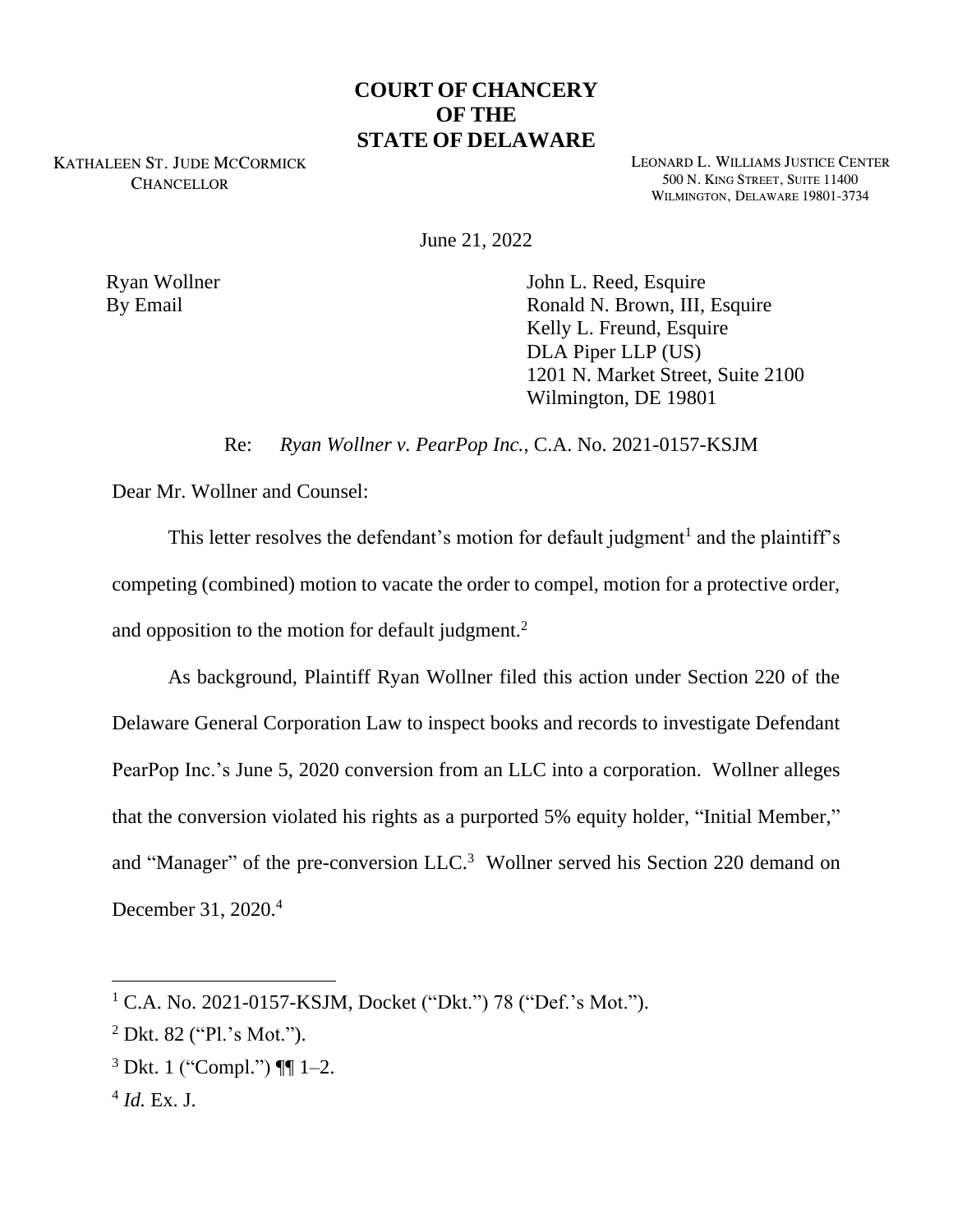C.A. No. 2021-0157-KSJM June 21, 2022 Page 2 of 18

In response to the Section 220 demand, PearPop agreed to produce books and records conditioned on Wollner signing a confidentiality agreement, which the parties executed in late January 2021.<sup>5</sup> PearPop then produced documents pursuant to the confidentiality agreement. Wollner viewed this production as insufficient and initiated this Section 220 action on February 22, 2021.<sup>6</sup> PearPop agreed to expedited treatment of the case and the parties stipulated to a schedule setting trial for April 28, 2021.<sup>7</sup>

On March 17, 2021, Wollner served 85 interrogatories and 85 requests for production on PearPop and noticed a deposition of PearPop pursuant to Court of Chancery Rule 30(b)(6).<sup>8</sup> PearPop responded to the written discovery requests on March 26, 2021, but moved for a protective order on March 28, 2021, arguing that the noticed deposition topics were overbroad.<sup>9</sup> Also on March 28, PearPop filed declarations from two of its directors attesting to the authenticity of some of the documents that PearPop had produced, which Wollner had apparently disputed while meeting and conferring with PearPop's counsel concerning discovery.<sup>10</sup>

 $5$  Def.'s Mot. Ex. A.

 $6$  Compl.

<sup>7</sup> Dkt. 11, Scheduling Order.

<sup>8</sup> Dkt. 21, Freund Aff. Ex. 1–3; Dkt. 14.

<sup>&</sup>lt;sup>9</sup> Dkt. 20, Def.'s Mot. for Protective Order.

<sup>&</sup>lt;sup>10</sup> Dkt. 22, Decl. of Cole Mason; Dkt. 23, Decl. of Michael Shvartsman.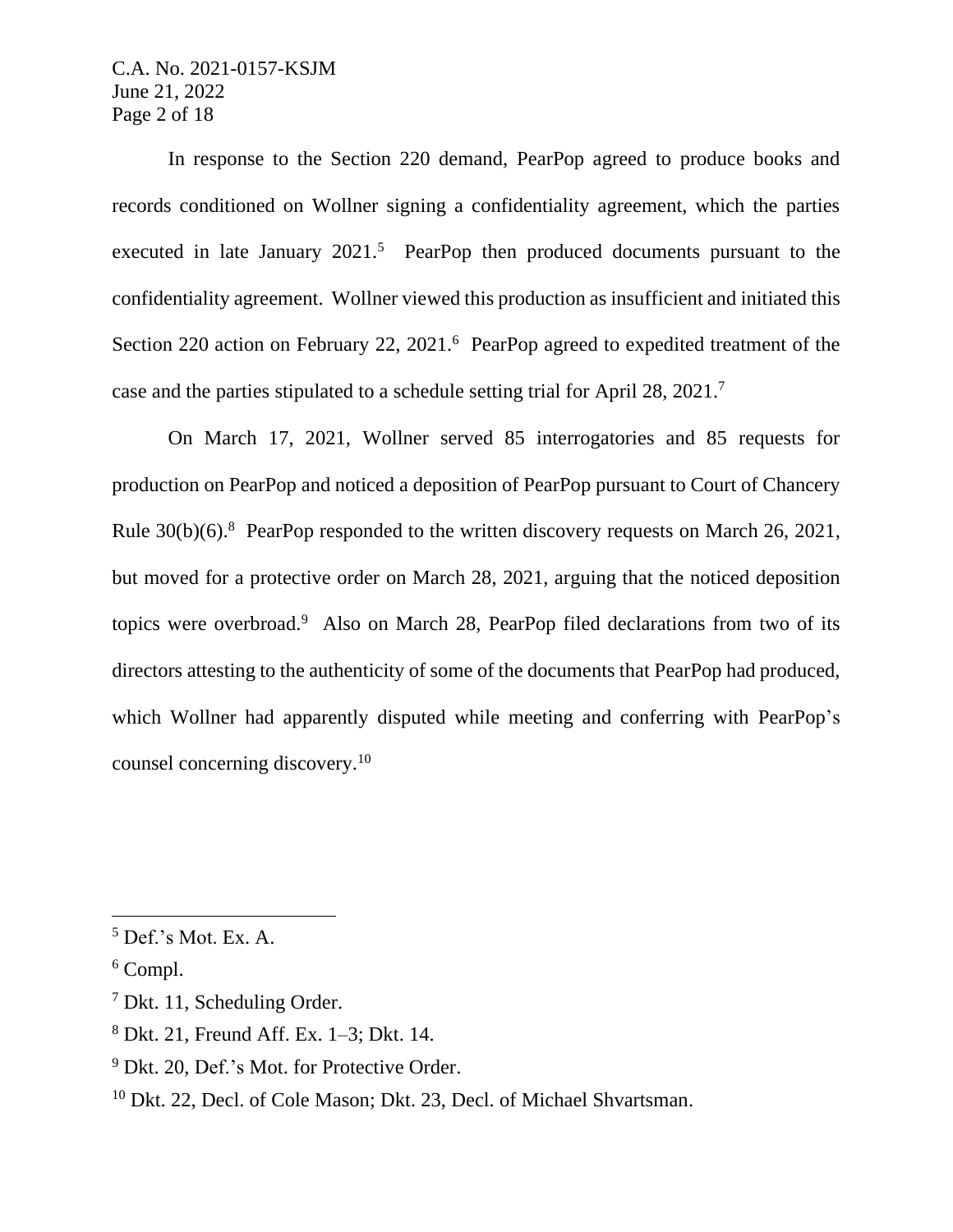C.A. No. 2021-0157-KSJM June 21, 2022 Page 3 of 18

On April 1, 2021, Wollner's initial counsel moved to withdraw.<sup>11</sup> According to the motion to withdraw, Wollner refused to provide document discovery to his own attorney and then represented to PearPop that he was "temporarily suspending" his counsel.<sup>12</sup> Corroborating this story, PearPop filed a motion to compel the next day, arguing that Wollner had refused to respond to interrogatories or produce any documents.<sup>13</sup>

On April 28, 2021, I held a telephonic hearing on Wollner's counsel's motion to withdraw and gave Wollner ten additional days to find new counsel before ruling on the motion.<sup>14</sup> I granted the motion to withdraw on May 14, 2021.<sup>15</sup>

Through the remainder of May and early June, Wollner directly engaged with PearPop's counsel in discussions regarding the scope of discovery.<sup>16</sup> On May 20, 2021, Wollner forwarded PearPop a settlement offer that attached a document produced to him by PearPop, suggesting that the document was fully responsive to "probably half or more of the evidence [PearPop was] requesting" in its motion to compel.<sup>17</sup> On May 22, 2021, Wollner sent PearPop three audio recordings he had taken of a couple of PearPop's

<sup>15</sup> Dkt. 40, May 14, 2021 Tr. at 5:1–2.

<sup>&</sup>lt;sup>11</sup> Dkt. 25, First Mot. to Withdraw.

<sup>12</sup> *Id.* ¶¶ 1–2; Dkt. 38, Apr. 28, 2021 Tr. at 4:17.

<sup>&</sup>lt;sup>13</sup> Dkt. 26, Mot. to Compel.

<sup>14</sup> Dkt. 38, Apr. 28, 2021 Tr. at 14:14–22.

<sup>16</sup> *See* Dkt. 53, Reply in Supp. of Def.'s Mot. for Protective Order Ex. 8–14.

<sup>&</sup>lt;sup>17</sup> Dkt. 54, Reply in Supp. of Def.'s Mot. to Compel Ex. 13 at  $4-6$ .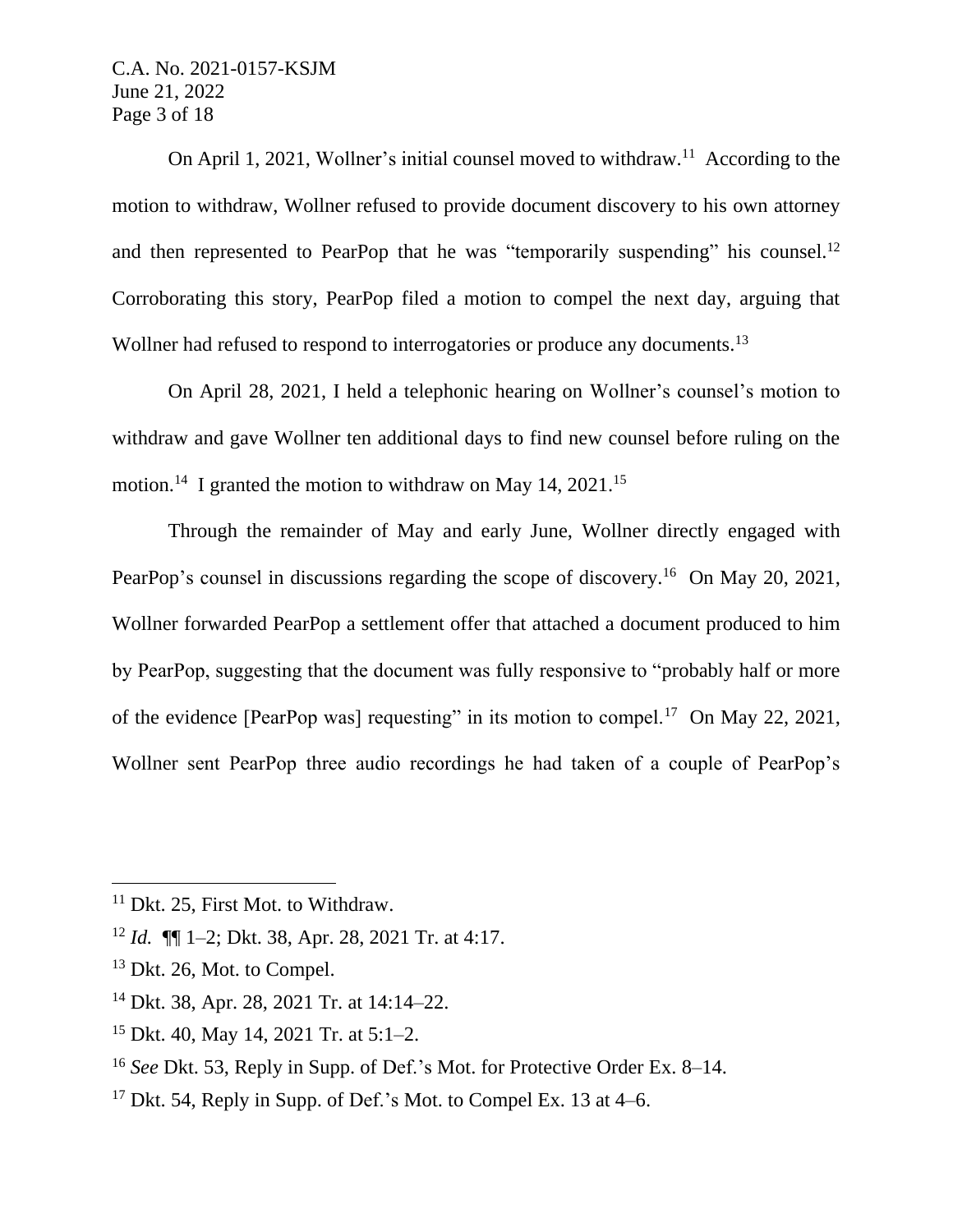principals.<sup>18</sup> On June 11, 2021, Wollner's second set of counsel entered an appearance and later filed oppositions to PearPop's pending motions.<sup>19</sup>

On July 12, 2021, I held a hearing on PearPop's pending motions to compel and for a protective order. Because Wollner had withdrawn his discovery requests by that time, I denied the motion for a protective order. PearPop pressed its request to shift fees in connection with that motion, which I also denied.<sup>20</sup> I then granted PearPop's motion to compel (the "Discovery Ruling"), despite some discomfort with the breadth of the requested discovery, but denied it to the extent that it sought to shift fees.<sup>21</sup> Following my bench ruling, I instructed Wollner to "dig deep and do his best to respond to all the requests propounded and to do so promptly given the delays that have occurred in this proceeding in large part due to [his] conduct and inability to retain counsel."<sup>22</sup>

Given that I had granted the motion to compel and that Wollner was being advised by counsel, I believed that discovery would proceed apace and that this case was back on track. Eight days after that hearing, however, Wollner's new counsel filed a motion to withdraw, informing the court that Wollner had discharged him.<sup>23</sup>

<sup>18</sup> *Id.* at 3.

 $19$  Dkt. 46, Entry of Appearance; Dkt. 48, Opp'n to Mot. for Protective Order; Dkt. 51, Opp'n to Mot. to Compel.

<sup>20</sup> Dkt. 60, July 12, 2021 Tr. at 23:2–21.

<sup>21</sup> *Id.* at 25:2–24.

 $^{22}$  *Id.* at 26:6–10.

<sup>&</sup>lt;sup>23</sup> Dkt. 59, Second Mot. to Withdraw.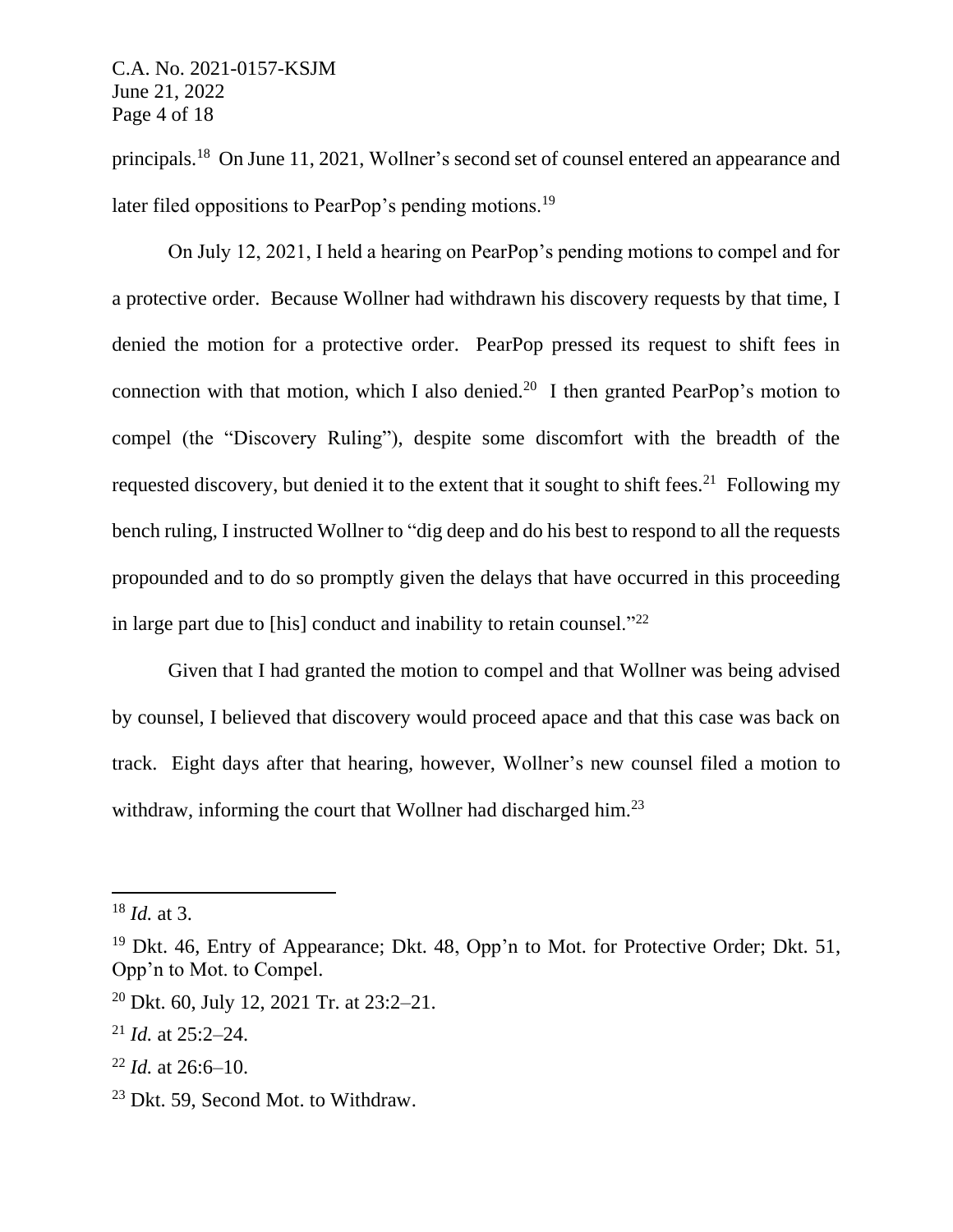C.A. No. 2021-0157-KSJM June 21, 2022 Page 5 of 18

On September 13, 2021, Wollner filed a motion for a protective order regarding the discovery requests at issue in the Discovery Ruling.<sup>24</sup> The motion also sought to compel more complete responses to his interrogatories and other discovery requests, privilege logs, fees, and sanctions.<sup>25</sup> Wollner publicly filed a number of exhibits with this motion, which PearPop had produced to him pursuant to the confidentiality agreement the parties entered before the commencement of this litigation, despite never seeking PearPop's permission to do so. $26$ 

I granted the second motion to withdraw at a hearing on September 20, 2021, after which Wollner proceeded *pro se*. By that time, Wollner had not produced any documents since I had entered the Discovery Ruling. I nevertheless gave Wollner another opportunity to comply with his obligations, again directly instructing him to do so during the hearing.<sup>27</sup>

On September 22, 2021, Wollner informed PearPop that he would only produce documents if PearPop signed a "one way confidentiality agreement," rather than the standard confidentiality stipulation based on the Court of Chancery's form.<sup>28</sup> On September 23 and 24, 2021, Wollner filed letters to the court to this effect, arguing that he was concerned about how any discovery he provided to PearPop could be used against

<sup>&</sup>lt;sup>24</sup> Dkt. 63, Pl.'s Mot. for a Protective Order.

 $^{25}$  *Id.* 

 $26$  Dkt. 64; Def.'s Mot. at 6.

<sup>&</sup>lt;sup>27</sup> Dkt. 75, Sept. 20, 2021 Tr. at  $6:8-17$ ,  $7:19-22$ .

 $28$  Def.'s Mot. Ex. C.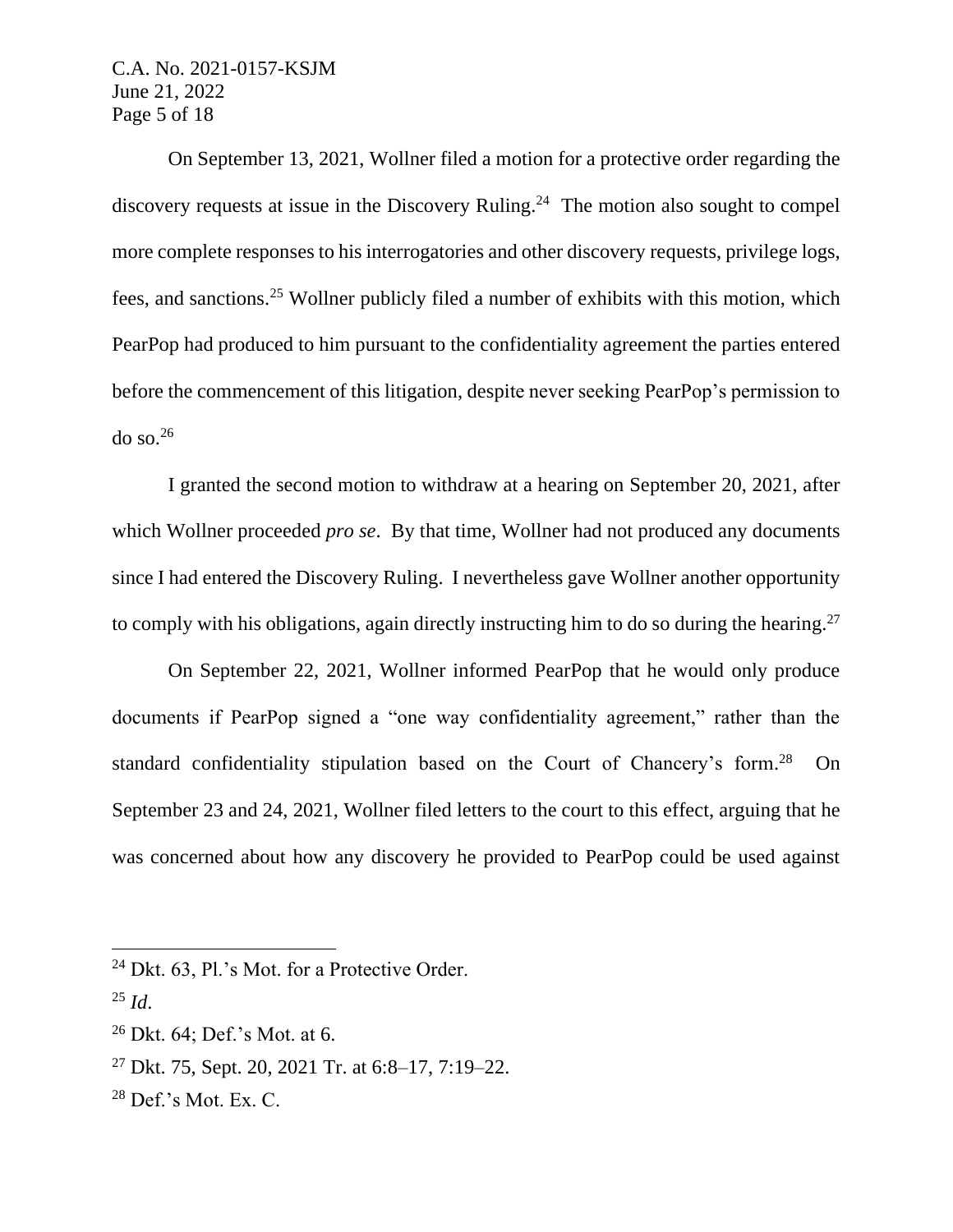him.<sup>29</sup> On September 29, 2021, Wollner voluntarily withdrew his motion for a protective order.<sup>30</sup>

The parties met and conferred at some length regarding Wollner's discovery obligations, particularly with regard to responding to interrogatories, between late September and early October 2021. Wollner sent several versions of his interrogatory responses to PearPop in that timeframe, which PearPop informed him were deficient in several respects.<sup>31</sup> On October 4, 2021, Wollner filed the final version of his interrogatory responses.<sup>32</sup> These interrogatory responses, in addition to the single email and three edited audio recordings, remain the only discovery that Wollner has provided PearPop in this litigation.

Based on Wollner's repeated failure to adhere to his discovery obligations, PearPop moved for a default judgment and fee-shifting under Court of Chancery Rule 37 on October 11, 2021. 33 Just over a week later, the plaintiff filed a combined motion to vacate the order to compel under Court of Chancery Rule 60(b), motion for a protective order, and

<sup>29</sup> Dkt. 72; Dkt. 73.

<sup>30</sup> Dkt. 74.

 $31$  Def.'s Mot. Ex. D–E.

<sup>32</sup> Dkt. 77, Pl.'s Resps. to Def.'s First Set of Interrogs.

 $33$  Def.'s Mot.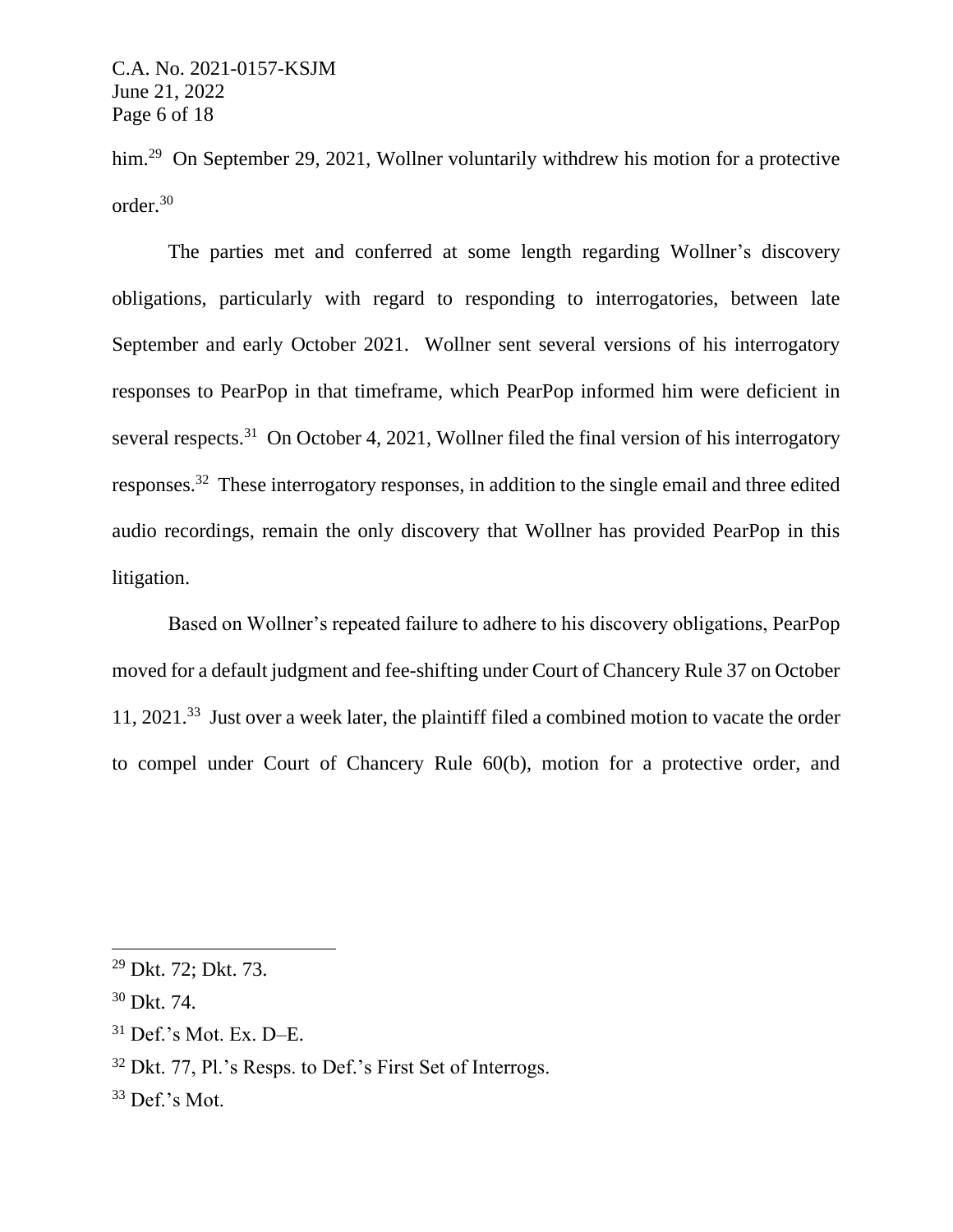opposition to the motion for default judgment.<sup>34</sup> The parties completed briefing on the competing motions by November 30, 2021, and I heard oral argument on March 25, 2022.<sup>35</sup>

I first address PearPop's motion for default judgment. The Delaware Supreme Court "has long recognized that the purpose of discovery is to advance issue formulation, to assist in fact revelation, and to reduce the element of surprise at trial."<sup>36</sup> "Scheduling orders and discovery cutoffs further these important purposes and policies by ensuring that parties provide discovery in a timely fashion, thereby avoiding trial by surprise and the prejudice that results from belated disclosure."<sup>37</sup> "Parties must be mindful that scheduling orders are not merely guidelines but have the same full force and effect as any other court order."<sup>38</sup> "A party that disregards the provisions in a scheduling order that govern discovery is engaging in discovery abuse. If a party cannot meet a deadline, the onus is on that party to be forthcoming and transparent about the situation and the reasons for it."39

<sup>34</sup> Pl.'s Mot.

<sup>35</sup> Dkt. 112, Mar. 25, 2022 Tr.

<sup>36</sup> *Levy v. Stern*, 687 A.2d 573, 1996 WL 742818, at \*2 (Del. Dec. 20, 1996) (TABLE).

<sup>37</sup> *IQ Hldgs., Inc. v. Am. Com. Lines Inc.*, 2012 WL 3877790, at \*2 (Del. Ch. Aug. 30, 2012).

<sup>38</sup> *Terramar Retail Ctrs., LLC v. Marion #2-Seaport Trust U/A/D June 21, 2002*, 2018 WL 6331622, at \*9 (Del. Ch. Dec. 4, 2018) (quoting *Ams. Mining Corp. v. Theriault*, 51 A.3d 1213, 1238 (Del. 2012)).

<sup>39</sup> *In re ExamWorks Gp., Inc. S'holder Appraisal Litig.*, 2018 WL 1008439, at \*6 (Del. Ch. Feb. 21, 2018).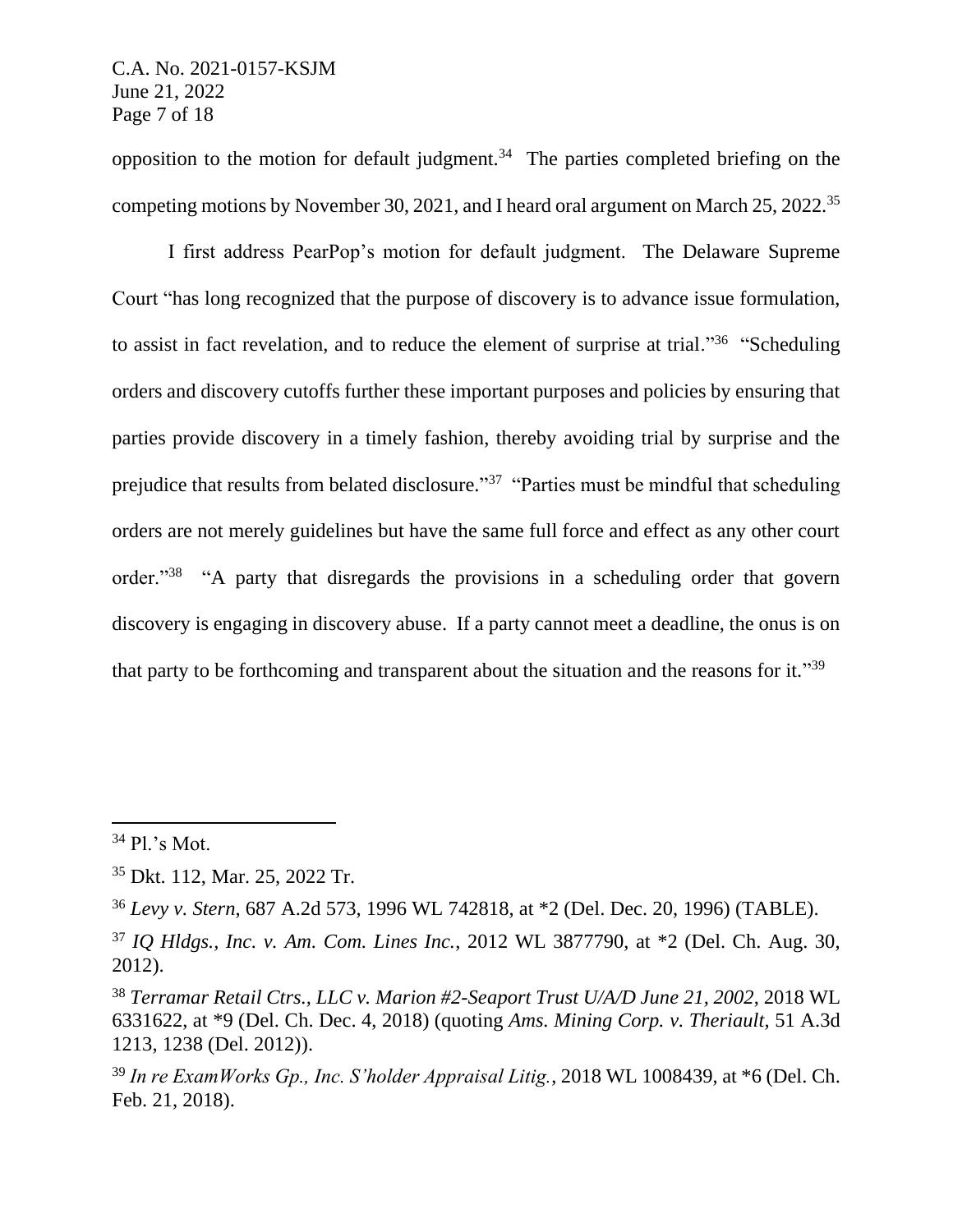## C.A. No. 2021-0157-KSJM June 21, 2022 Page 8 of 18

"A trial court has broad discretion to fashion and impose discovery sanctions."<sup>40</sup> "Trial courts should be diligent in the imposition of sanctions upon a party who refuses to comply with discovery orders, not just to penalize those whose conduct warrants such sanctions, but to deter those who may be tempted to abuse the legal system by their irresponsible conduct."<sup>41</sup> "This court has broad discretion to remedy violations of its orders, but the decision to impose sanctions for failure to abide by a court order must be just and reasonable."<sup>42</sup>

"Court of Chancery Rule 37(b)(2) provides an 'arsenal' of possible sanctions that a trial court can impose for discovery violations."<sup>43</sup> Among those, if a party "fails to obey an order to provide or permit discovery," the court may "render[] a judgment by default against the disobedient party."<sup>44</sup> Further, under Court of Chancery Rule 37(d), "the Court shall require the party failing to act . . . to pay the reasonable expenses, including attorney's fees, caused by the failure, unless the Court finds that the failure was substantially justified or that other circumstances make an award of expenses unjust."<sup>45</sup>

<sup>40</sup> *Genger v. TR Invs.*, 26 A.3d 180, 190 (Del. 2011).

<sup>41</sup> *Holt v. Holt*, 472 A.2d 820, 824 (Del. 1984).

<sup>42</sup> *Clymer v. DeGirolano*, 2022 WL 1012993, at \*4 (Del. Ch. Apr. 4, 2022) (interpreting Court of Chancery Rule 70(b)) (citing *Gallagher v. Long*, 940 A.2d 945, 2007 WL 3262150 (Del. 2007) (TABLE)).

<sup>43</sup> *Terramar*, 2018 WL 6331622, at \*10.

<sup>44</sup> Ct. Ch. R. 37(b)(2)(C).

<sup>45</sup> *Id.* 37(d); *see also TransPerfect Glob., Inc. v. Pincus*, --- A.3d ---, 2022 WL 1763204, at \*8 n.97 (Del. June 1, 2022) (stating that the standard of proof for a finding of civil contempt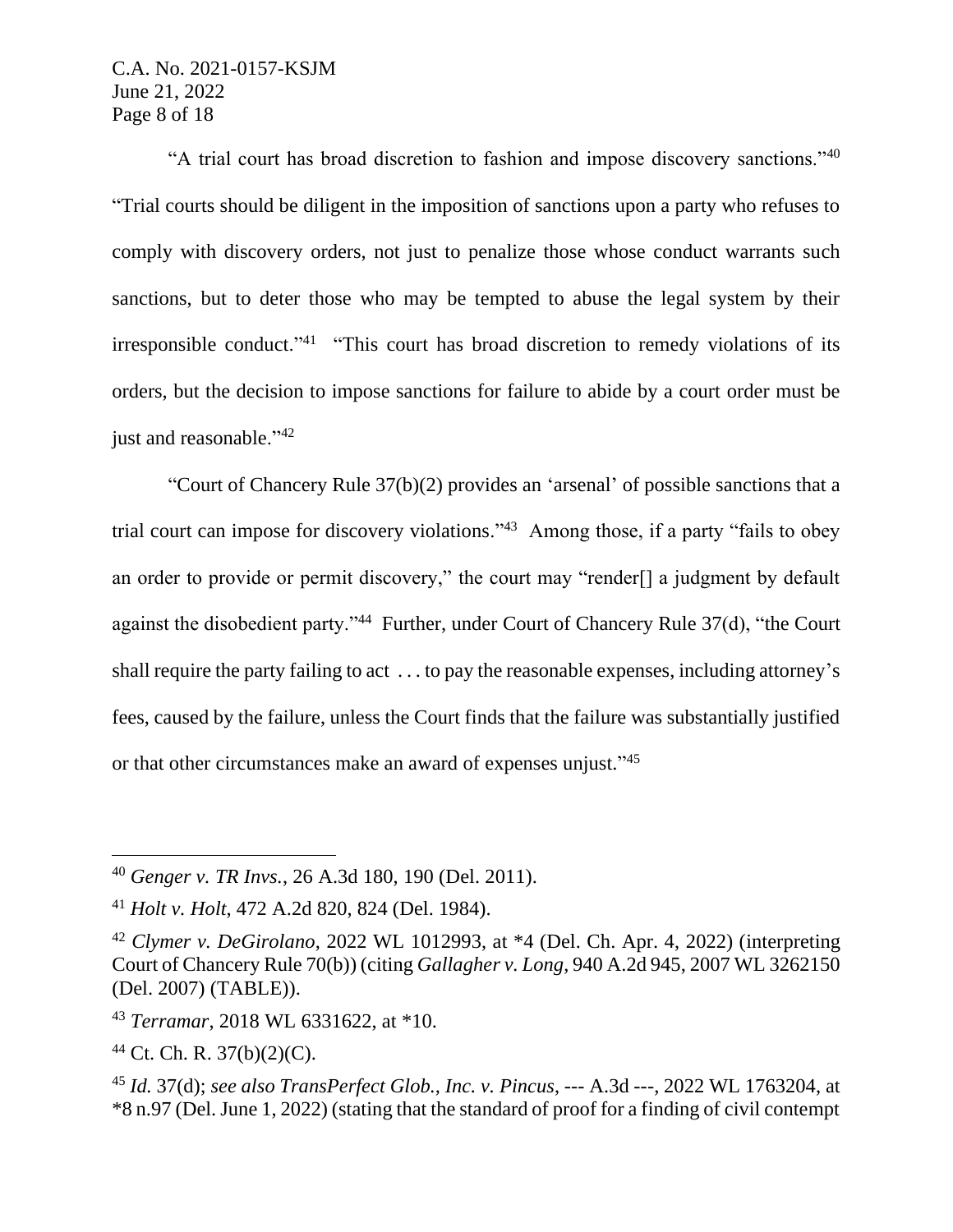Here, Wollner does not dispute that he has provided virtually no document discovery to PearPop, nor does he meaningfully address whether his interrogatory responses were sufficient to satisfy his discovery obligations. He effectively concedes that he has been in continuing violation of the Discovery Ruling.

Discovery directed to a Section 220 plaintiff should not be broad or extensive; frequently, a Section 220 defendant will not propound discovery. When discovery is served on a Section 220 plaintiff, however, the plaintiff must endeavor to meet his obligations or timely move for a protective order. Instead of doing so in this case, Wollner repeatedly and blatantly flouted his obligations.

Given Wollner's egregious misconduct, it is appropriate to grant PearPop's motion for a default judgment. I now turn to the question of whether Wollner's competing requests for relief under Rule 60(b) alter the outcome.

Rule 60(b) provides that, "[o]n motion and upon such terms as are just, the Court may relieve a party . . . from a final judgment, order, or proceeding" for any of six enumerated reasons.<sup>46</sup> Wollner relies on three: "(2) newly discovered evidence;" "(3) fraud ..., misrepresentation or other misconduct of an adverse party;" and "(6) any other reason justifying relief from the operation of the judgment."<sup>47</sup>

in Delaware is preponderance of the evidence); *InTEAM Assocs., LLC v. Heartland Payment Sys., LLC*, 2021 WL 5028364, at \*11 (Del. Ch. Oct. 29, 2021) (same).  $46$  Ct. Ch. R.  $60(b)$ . <sup>47</sup> *Id.*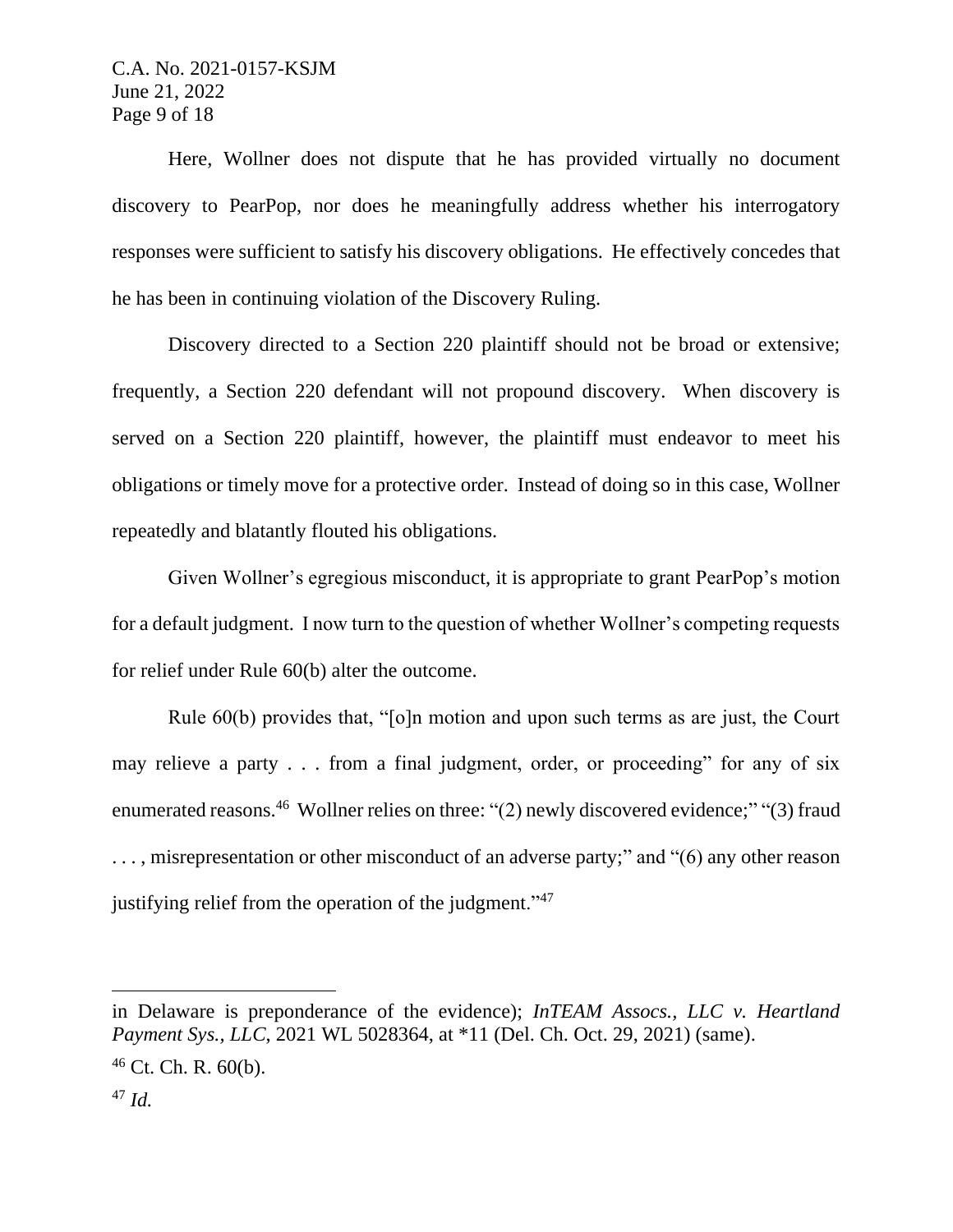"Rule 60(b) advances 'two important values: the integrity of the judicial process and the finality of judgments."<sup>48</sup> "The rule exists to serve the first; its administration must acknowledge the second." $49$  Granting relief under Rule  $60(b)$  requires the movant to demonstrate that another party has engaged in "the most egregious conduct involving a corruption of the judicial process itself."<sup>50</sup> "Sinister suspicions and 'dark imaginings' are not enough."<sup>51</sup>

"Although there is no set time limit in which a party must file a Rule 60(b) motion, the movant must exercise diligence and act without unreasonable delay."<sup>52</sup> This court has found that, "in the context of a summary proceeding such as an action under Section 220 . . . the delay in bringing a motion under Rule 60(b) should be measured in weeks rather than months." 53

I issued the Discovery Ruling on July 12, 2021. Wollner waited until after PearPop moved for a default judgment to move to vacate the court's order—more than three months.

<sup>48</sup> *Okla. Firefighters Pension & Ret. Sys. v. Corbat*, 2018 WL 1254958, at \*2 (Del. Ch. Mar. 12, 2018) (quoting *Credit Lyonnais Bank Nederland, N.V. v. Pathe Commc'ns Corp.*, 1996 WL 757274, at \*1 (Del. Ch. Dec. 20, 1996)).

<sup>49</sup> *Credit Lyonnais*, 1996 WL 757274, at \*1.

<sup>50</sup> *In re MCA, Inc.*, 774 A.2d 272, 280 (Del. Ch. 2000) (quoting 11 Charles Alan Wright, Arthur R. Miller & Mary Kay Kane, *Federal Practice and Procedure* § 2870, at 418–19 (1995)).

<sup>51</sup> *Id.* at 280.

<sup>52</sup> *Shipley v. New Castle Cty.*, 975 A.2d 764, 770 (Del. 2009) (discussing the Superior Court counterpart to the Court of Chancery rule).

<sup>53</sup> *High River Ltd. P'ship v. Forest Lab'ys, Inc.*, 2013 WL 492555, at \*6 (Del. Ch. Feb. 5, 2013) (Master's Report).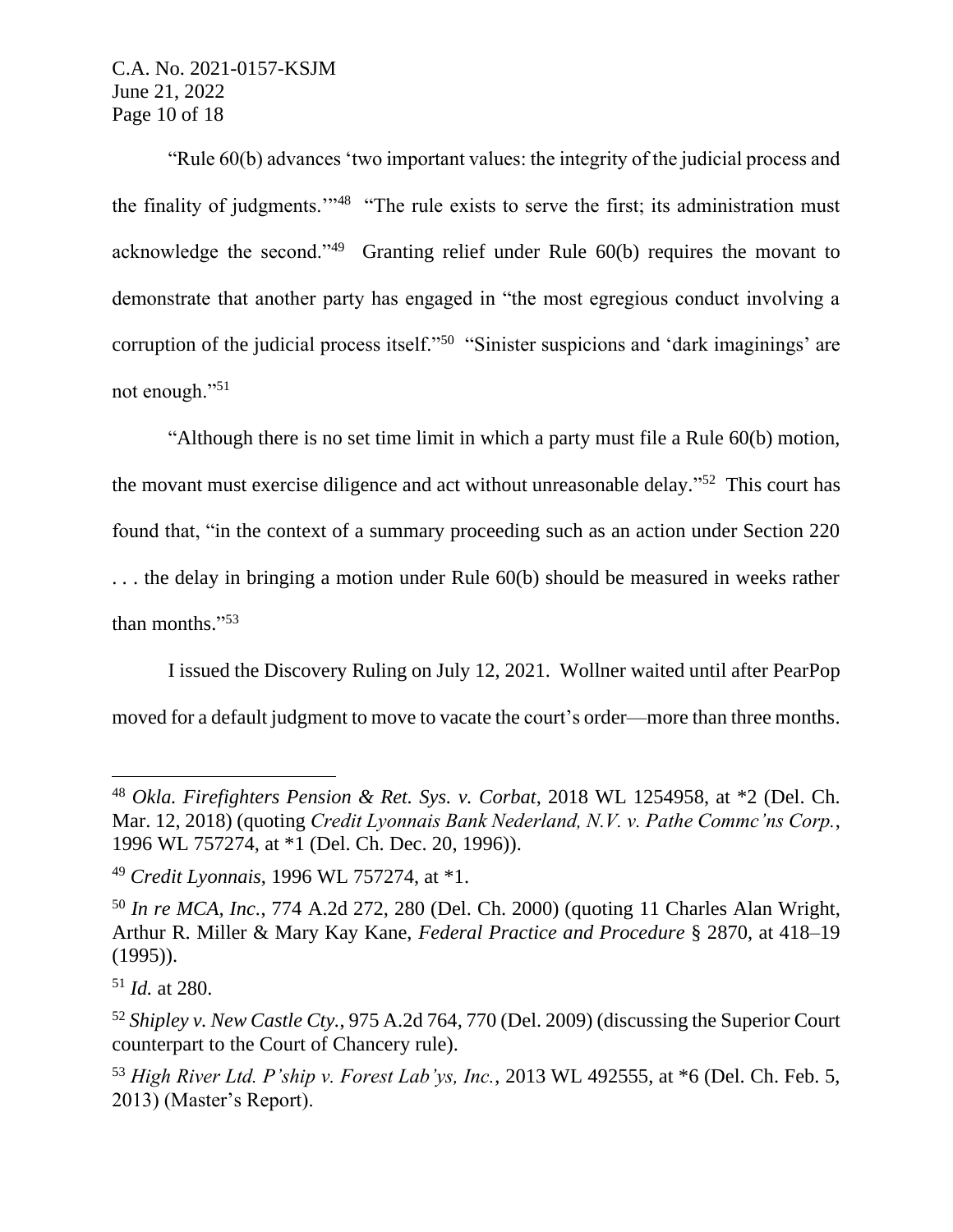I am tempted to deny Wollner's combined motion due to its untimeliness alone, but given that Wollner is a *pro se* litigant, I will address his arguments on the merits.

Wollner advances a host of reasons why, in his view, PearPop's motion should be denied and his motions granted. For the sake of analysis, I have endeavored to organize these arguments according to the three subparts of Court of Chancery Rule 60(b) on which Wollner relies. Subpart (6) is a catch-all provision, so I will address the plaintiff's arguments that do not fit into the first two subparts last.

Rule 60(b)(2) permits the court to relieve a party from an order based on newly discovered evidence.<sup>54</sup> To obtain relief under this rule, the movant must show that

> (1) the newly discovered evidence has come to his knowledge since the judgment; (2) that it could not, in the exercise of reasonable diligence, have been discovered for use before the judgment; (3) that it is so material and relevant that it will probably change the result . . .; (4) that it is not merely cumulative or impeaching in character; and (5) that it is reasonably possible that the evidence will be produced at the trial. 55

In support of relief under Rule  $60(b)(2)$ , the plaintiff argues that, in a phone conversation on August 31, 2021, he learned from Michael Shvartsman, a PearPop principal, that PearPop had hired its counsel, DLA Piper, against Shvartsman's wishes.<sup>56</sup> Wollner maintains that Shvartsman instructed Cole Mason, an initial member of PearPop,

 $54$  Ct. Ch. R.  $60(b)(2)$ .

<sup>55</sup> *Corbat*, 2018 WL 1254958, at \*2 (brackets omitted) (quoting *Levine v. Smith*, 591 A.2d 194, 202 (Del. 1991)).

<sup>56</sup> Pl.'s Mot. ¶¶ 39–41; Dkt. 90 ("Reply in Supp. of Pl.'s Mot.") at 13–14.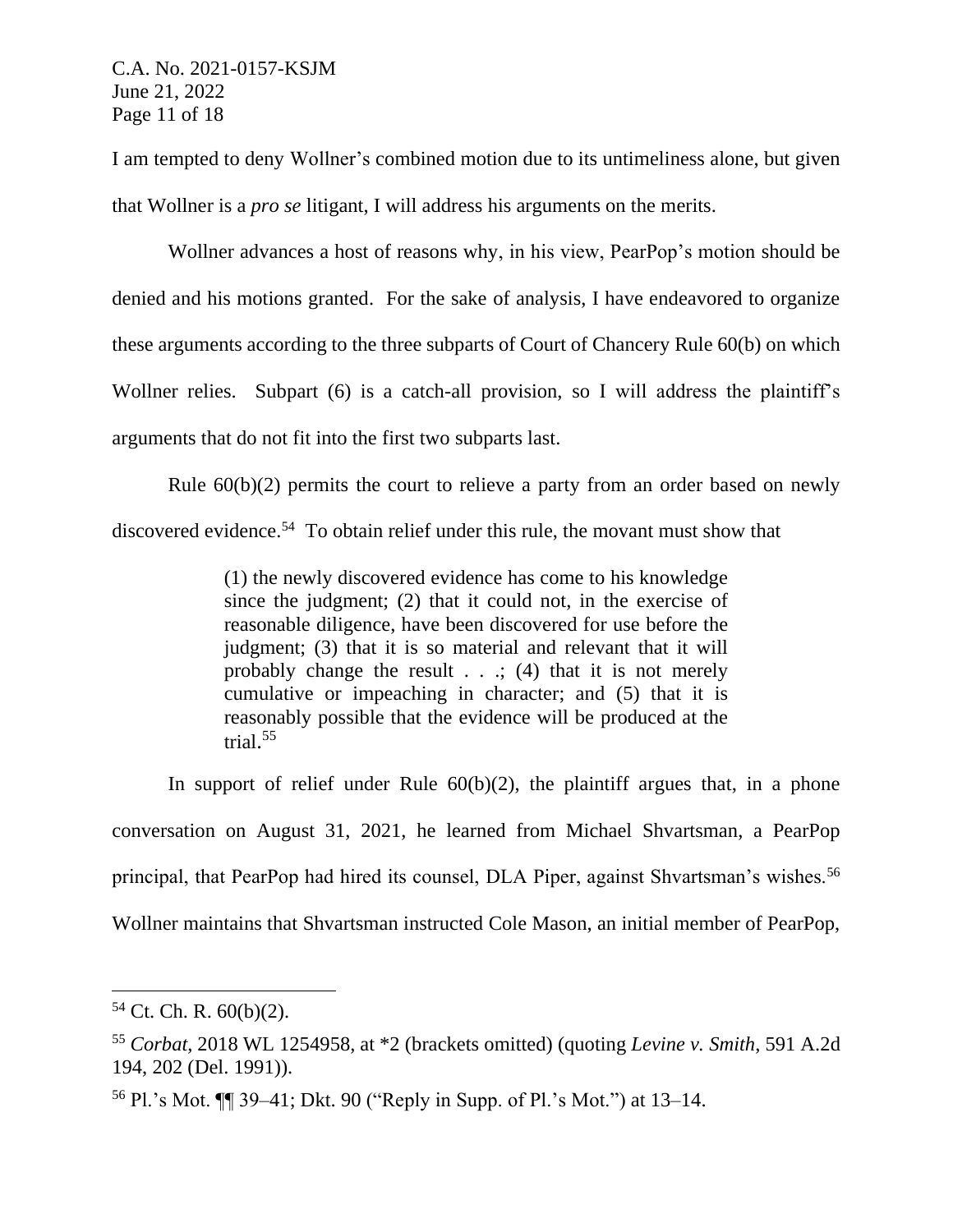and Spencer Markel, PearPop's counsel and a former DLA Piper attorney, not to hire DLA Piper because they were too expensive.<sup>57</sup> According to Wollner, Mason and Markel disobeyed Shvartsman and hired DLA Piper for \$50,000, which DLA Piper agreed to as a favor to Markel.<sup>58</sup> Wollner believes that the \$50,000 figure is significant because that is allegedly the amount that PearPop, through DLA Piper, initially offered him to settle this case.<sup>59</sup>

Ignoring the hearsay nature of this evidence, and assuming its veracity solely for the sake of analysis, this proffered new evidence does not satisfy the requirements of Rule  $60(b)(2)$ . For new evidence to warrant relief under the third element of the Rule  $60(b)(2)$ test, the new evidence must change the result of the court order. The new evidence here would not alter the Discovery Ruling, which I entered based on Wollner's failure to adhere to his discovery requirements. At best, this evidence could be used to impeach the character of some PearPop affiliates. But that too would be insufficient to warrant relief under Rule 60(b)(2), because the fourth element of the test prohibits relief based on newly discovered evidence that is merely impeaching in character.

I turn now to Wollner's argument under Rule 60(b)(3), which permits the court to relieve a party from an order on the basis of fraud, misrepresentation, or other

<sup>57</sup> Pl.'s Mot. ¶¶ 9, 39.

<sup>58</sup> *Id.* ¶ 39.

<sup>59</sup> *Id.*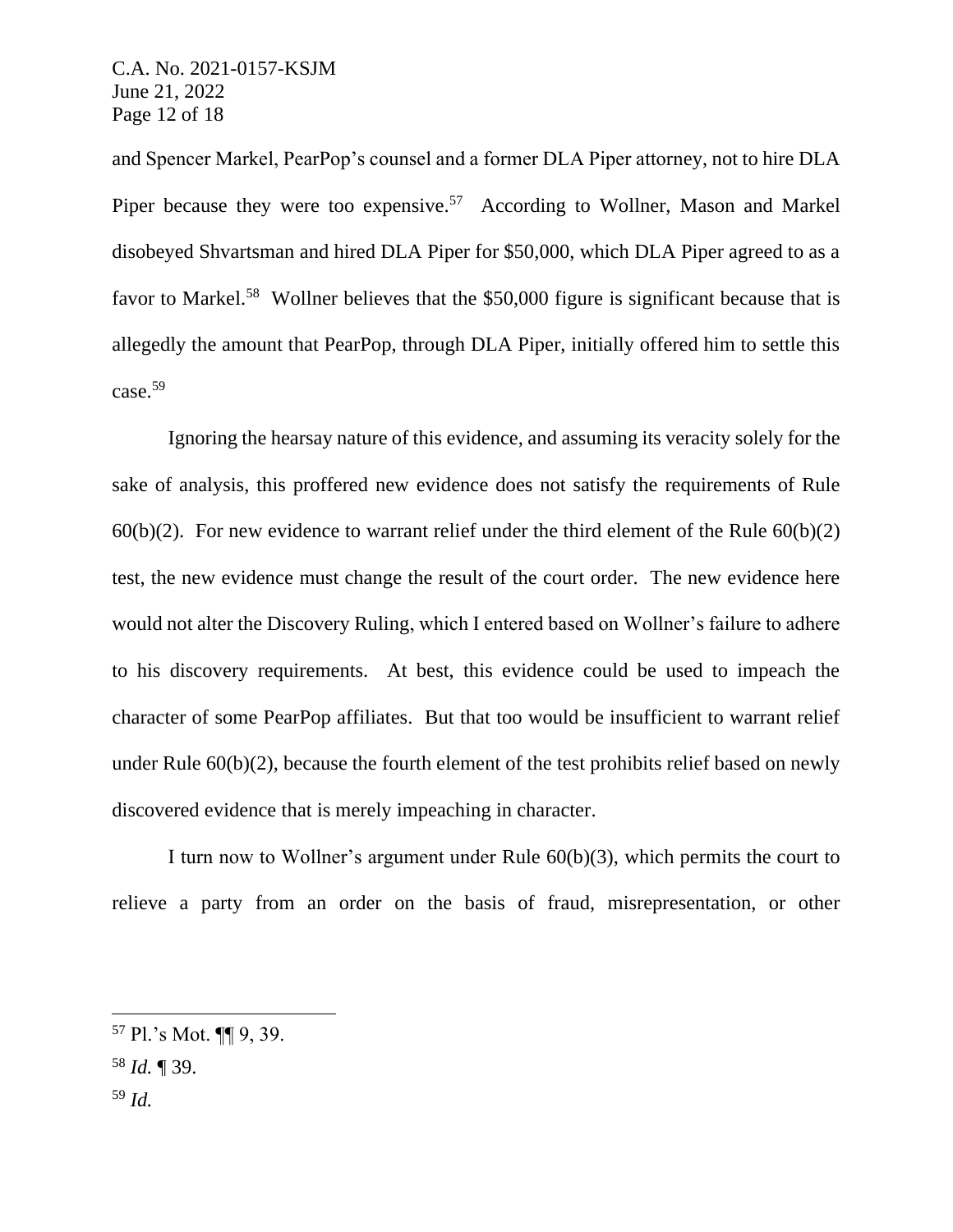misconduct.<sup>60</sup> Such relief is appropriate "where a party has engaged in fraud or misrepresentation that prevents the moving party from fairly and adequately presenting his or her case."<sup>61</sup> To succeed on a claim under Rule  $60(b)(3)$ , "the movant must ordinarily do so by proof of clear and convincing evidence and within a reasonable period of time after" the relevant order or judgment was entered. $62$  In support of his request relief under Rule 60(b)(3), Wollner makes a series of somewhat confusing points.

Wollner first contends that PearPop "falsely accuse[d]" Wollner's first attorney of refusing to engage meaningfully in discovery discussions. <sup>63</sup> But the basis of this contention is routine discovery communications between counsel and nothing more.

Wollner next contends that PearPop falsely accused him of sending "threatening and harmful messages." 64 Namely, PearPop accused Wollner of sending an animated image of a gun to PearPop's CEO after Wollner sent the settlement offer. Wollner argues that these allegedly false allegations regarding the threatening images and other statements by PearPop caused his first attorney to withdraw.<sup>65</sup> Giving Wollner the benefit of a logical

 $60$  Ct. Ch. R.  $60(b)(3)$ .

<sup>61</sup> *MCA, Inc. v. Matsushita Elec. Indus. Co. Ltd.*, 785 A.2d 625, 639 (Del. 2001).

<sup>62</sup> *In re U.S. Robotics Corp. S'holders Litig.*, 1999 WL 160154, at \*12 (Del. Ch. Mar. 15, 1999) (cleaned up).

<sup>63</sup> Pl.'s Mot. ¶¶ 23, 27, 42.

<sup>64</sup> *Id.* ¶¶ 25–26; Reply in Supp. of Pl.'s Mot. at 2–4.

<sup>&</sup>lt;sup>65</sup> Pl.'s Mot.  $\P$  44; Reply in Supp. of Pl.'s Mot. at 5–6.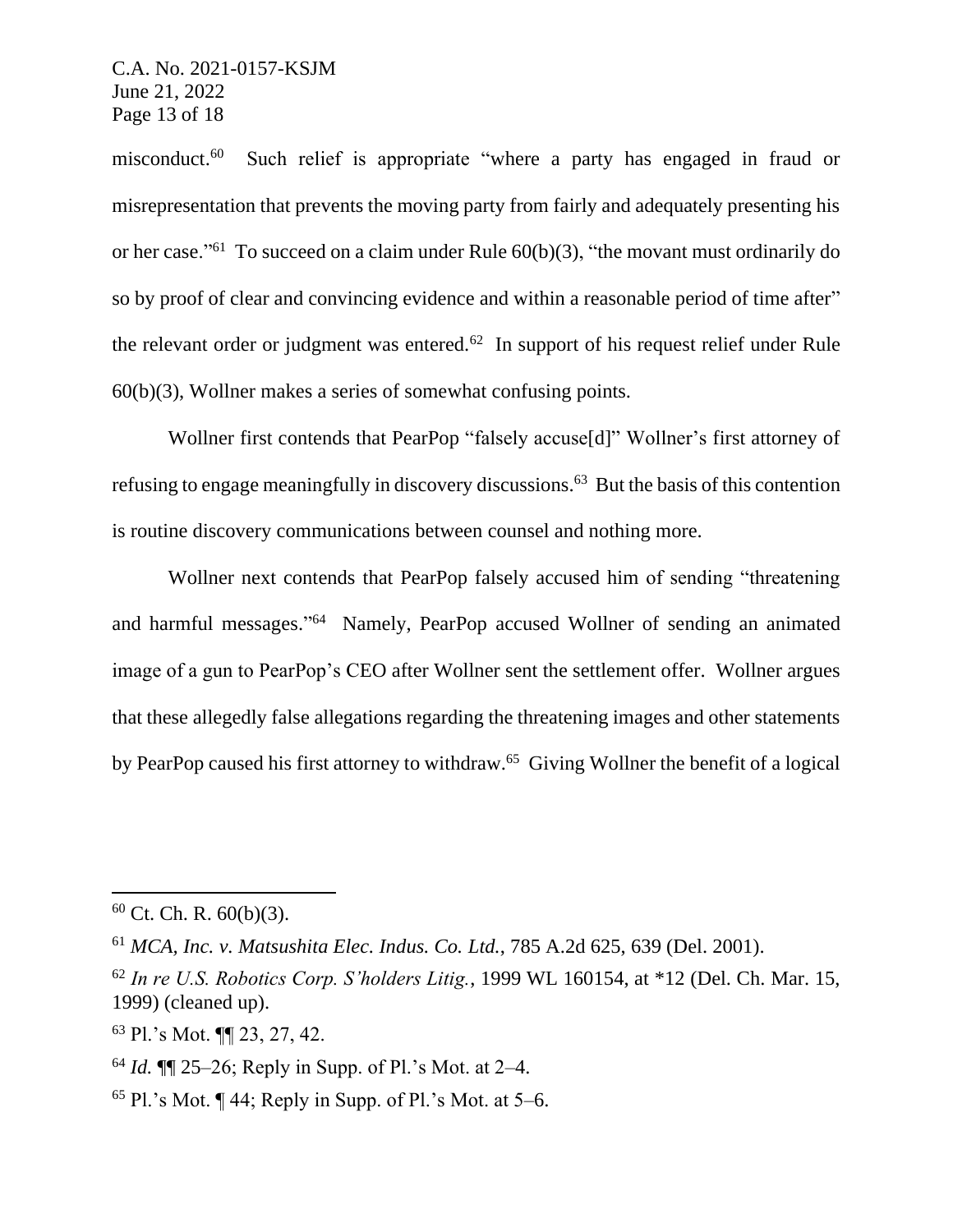inference, perhaps his point is that these accusations disadvantaged him in presenting his case in connection with the Discovery Ruling because his first attorney withdrew.

Regardless of the truth or falsity of PearPop's accusation, the conduct does not warrant relief under Rule 60(b)(3). PearPop's accusation, while serious, did not form the basis of the Discovery Ruling nor indeed any order this court. Wollner has not demonstrated that anyone relied on PearPop's accusation to their own or another's detriment, nor that PearPop knew or believed the accusation to be false when made. These familiar elements of fraud and misrepresentation are entirely lacking here. Moreover, Wollner's first counsel moved to withdraw because Wollner "contacted counsel for [PearPop] to advise them that Withdrawing Counsel was not currently representing him," not for the allegedly false statements about Wollner.<sup>66</sup> And at the time I entered the Discovery Ruling, Wollner was represented by new counsel. So, it cannot be said that *PearPop's* conduct prevented Wollner from fairly and adequately presenting his case.

Last, Wollner contends that he feels threatened by PearPop, alleging that he has observed people who he believes are associated with PearPop outside of his house.<sup>67</sup> He expressed concern that PearPop will use discovery he provides to fabricate false documents or alter genuine ones, which he alleges PearPop has already done.<sup>68</sup> Although these

<sup>68</sup> Pl.'s Mot. ¶¶ 10, 43–44.

 $66$  Dkt. 25, First Mot. to Withdraw  $\P$  1.

<sup>67</sup> Dkt. 112, Mar, 25, 2022 Tr. at 49:18–24.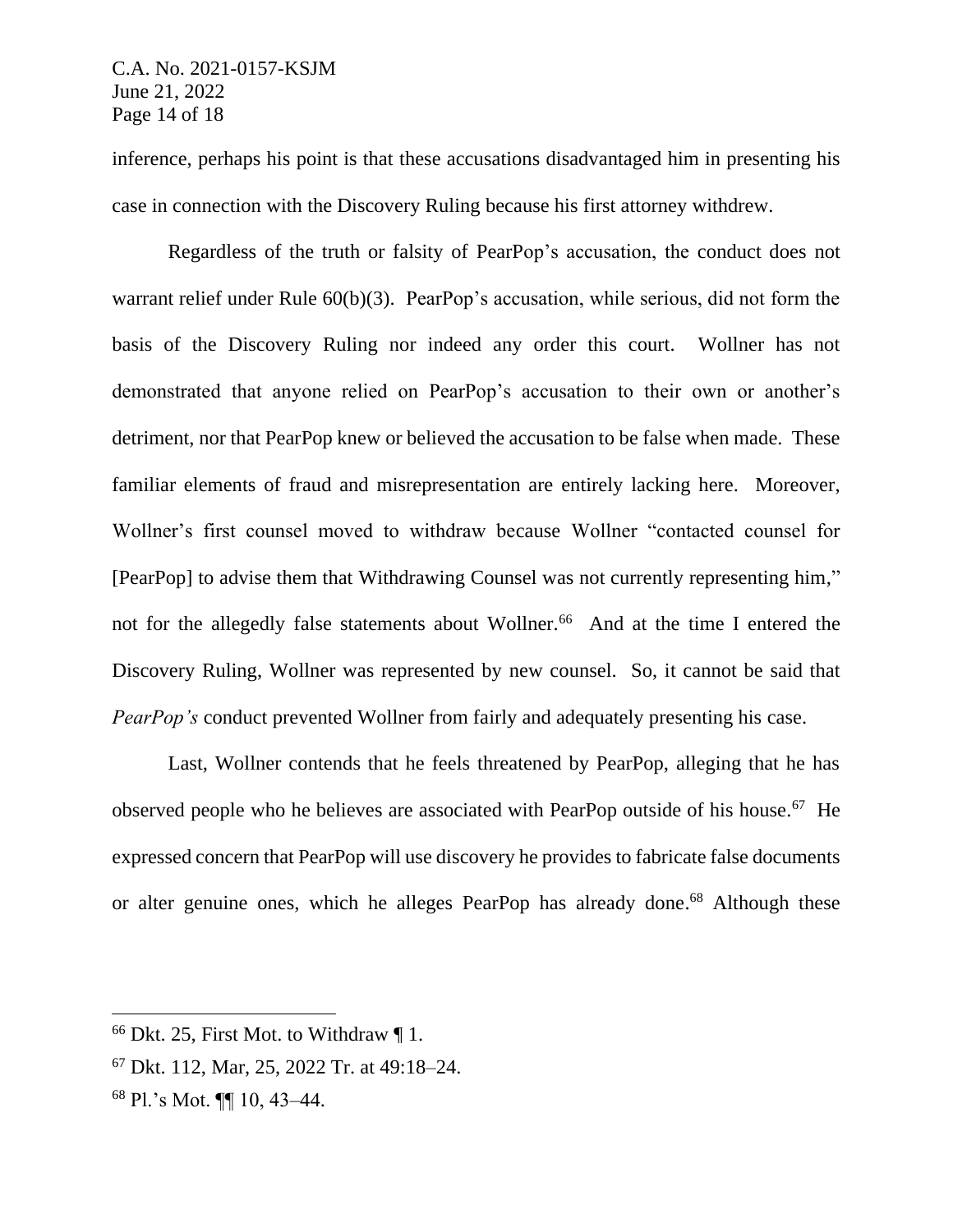allegations could certainly rise to the level of conduct that would warrant relief under Rule 60(b)(3), Wollner has presented no evidence to substantiate those allegations.

Therefore, relief is not warranted under Rule 60(b)(3).

I now address Wollner's remaining arguments under Rule 60(b)(6), which permits the court to relieve a party from an order on the basis of any otherwise unenumerated reason that would serve the interests of justice.<sup>69</sup> Wollner's four remaining arguments are that: PearPop is not entitled to depose him because it asked Wollner's first attorney if he had sent the plaintiff PearPop's settlement offer;<sup>70</sup> Wollner did not understand his obligations or rights during the periods when he was not represented by counsel;<sup>71</sup> PearPop's discovery requests were overbroad;<sup>72</sup> and that the edited audio recordings he provided in discovery were not recorded illegally.<sup>73</sup>

Addressing these four points in reverse order, I can dispose of the last two quickly. I cannot—despite generous efforts—find any theoretical role in this analysis for the "lawful" designation of Wollner's recording of the audio tapes, and I already rejected the overbreadth argument when entering the Discovery Ruling. Wollner's second point is equally unavailing, given that I took pains to instruct Wollner of his obligations during the

 $69$  Ct. Ch. R.  $60(b)(6)$ .

<sup>&</sup>lt;sup>70</sup> Pl.'s Mot.  $\P$  14–16, 42; Reply in Supp. of Pl.'s Mot. at 4–5.

<sup>&</sup>lt;sup>71</sup> Pl.'s Mot.  $\P$  38(a); Reply in Supp. of Pl.'s Mot. at 9–10, 14.

<sup>72</sup> Pl.'s Mot. ¶¶ 38(b), 43.

<sup>73</sup> Reply in Supp. of Pl.'s Mot. at 6–8.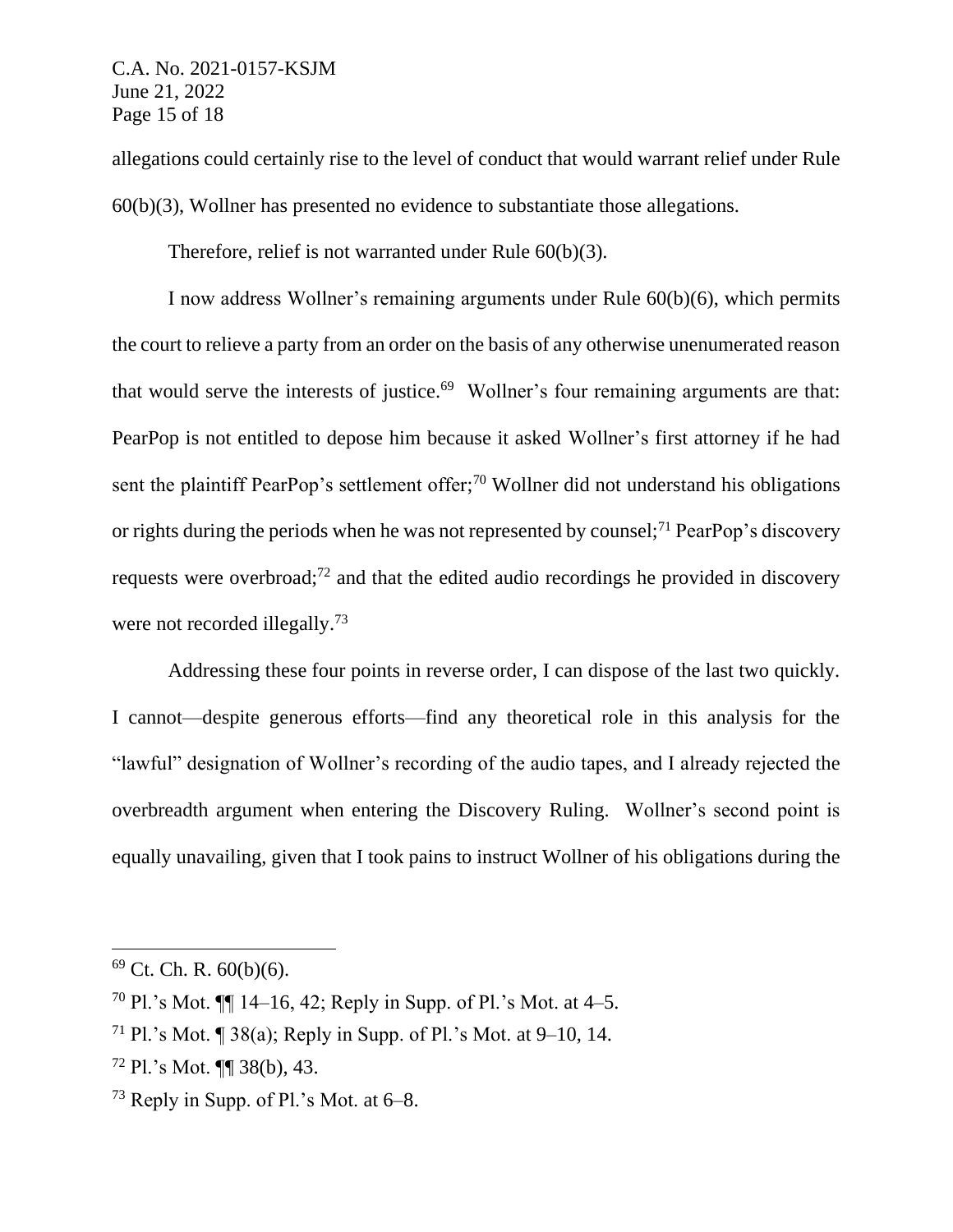July 12, 2021 hearing and gave him more opportunities to comply than he deserved. As for the first (and final) point, I again confess that I do not get it. It was fair for PearPop to seek clarification from Wollner's counsel regarding that attorney's actions on Wollner's behalf given that Wollner had suspended his counsel for a period. What bearing this has on the pending motion is a mystery in any event.

In sum, Wollner has not met his burden to demonstrate that he is entitled to relief from the court's order under Rule 60(b)(6).

Wollner also has not demonstrated the circumstances necessary to escape fee shifting under Rule 37(d). As discussed above, Rule 37(d) provides for the payment of attorneys' fees for the failure to adhere to discovery obligations "unless the Court finds that the failure was substantially justified or that other circumstances make an award of expenses unjust."<sup>74</sup> Although policy considerations make relief under Rule 60(b) more difficult to obtain,<sup>75</sup> this standard under Rule 37(d) and the interests-of-justice standard under Rule 60(b) are conceptually similar, in that they ask the court to look at the broader context when granting relief. Here, the broader context is not flattering for Wollner, who blatantly failed to adhere to his minimal discovery obligations despite being given every opportunity to do so.

 $74$  Ct. Ch. R. 37(d).

<sup>75</sup> *See Wimbledon Fund LP v. SP Special Situations LP*, 2011 WL 378827, at \*6 (Del. Ch. Feb. 4, 2011) ("Relief under Rule 60(b)(6) is an extraordinary remedy," and the standard "is more exacting than any other ground for relief provided for in the Rule. That is, in order for a party to succeed under Rule  $60(b)(6)$ , the party must make a showing of extraordinary situation or circumstances." (cleaned up)).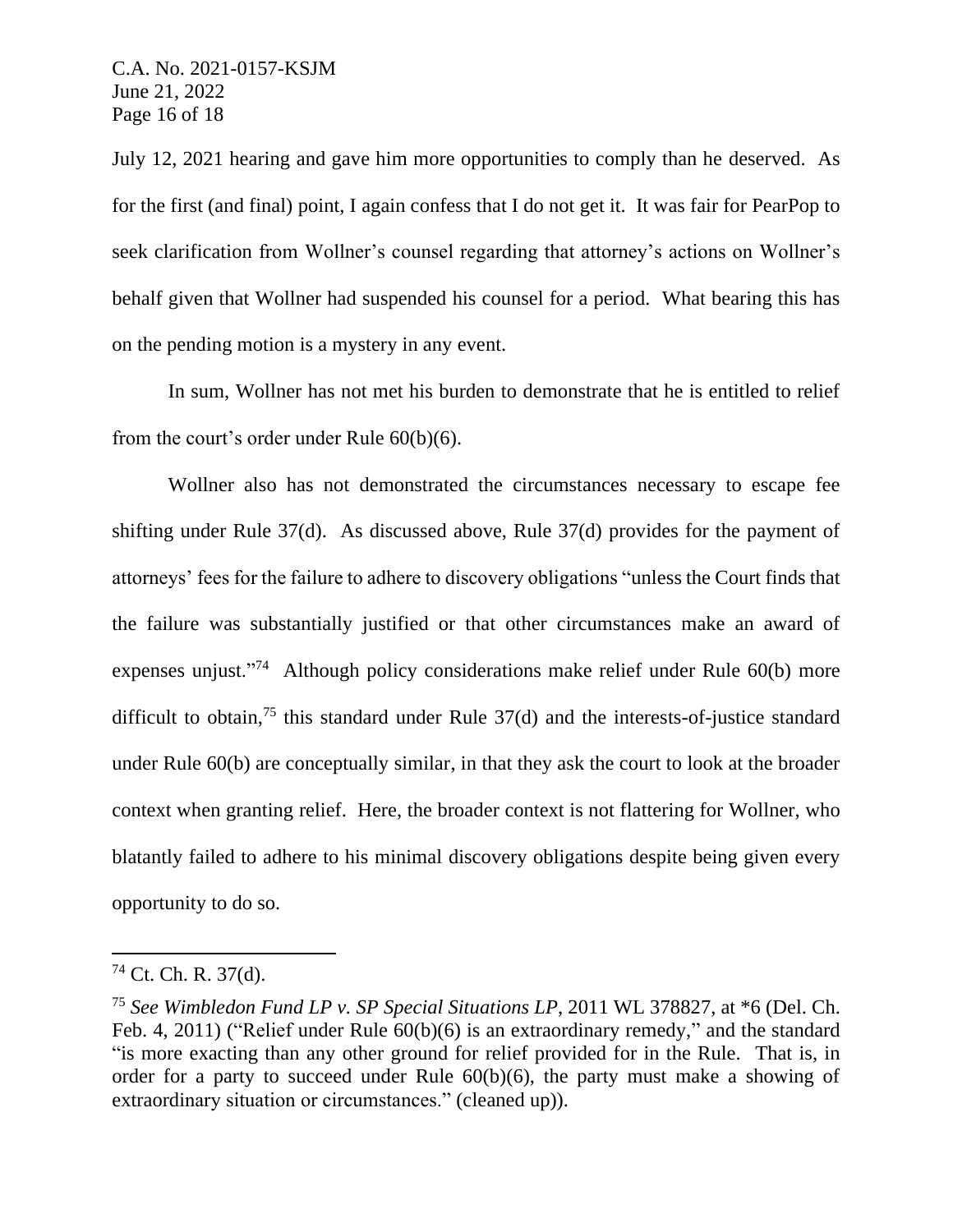C.A. No. 2021-0157-KSJM June 21, 2022 Page 17 of 18

Therefore, PearPop's motion for default judgment is granted. Wollner's motions to vacate the court's order to compel and for a protective order are denied. Wollner is responsible for PearPop's reasonable attorneys' fees in this litigation from the date of the Discovery Ruling forward.

Between September 2021 and the March 25, 2022 hearing, Wollner filed several additional motions that have not been fully briefed: a motion for leave of court to assess and (or) implement his rights including amending and (or) supplementing his complaint, seeking civil discovery sanctions against PearPop, and litigation fees and expenses;<sup>76</sup> a motion for clarification regarding the denial of PearPop's motion for a protective order on July 12th, 2021;<sup>77</sup> a motion to compel PearPop to advance litigation expenses in accordance with PearPop's bylaws;<sup>78</sup> a motion for a status quo ante litem, status quo suspensions, and extension of the plaintiff's rights;<sup>79</sup> and a motion for a summary judgment.<sup>80</sup>

Since the March 25, 2022 hearing, Wollner has filed a motion for confidential treatment;<sup>81</sup> an amended motion to compel PearPop to advance litigation expenses;<sup>82</sup> a

- <sup>78</sup> Dkt. 93.
- $79$  Dkt. 97.
- <sup>80</sup> Dkt. 98.
- <sup>81</sup> Dkt. 108.
- <sup>82</sup> Dkt. 109.

<sup>76</sup> Dkt. 91.

<sup>77</sup> Dkt. 92.